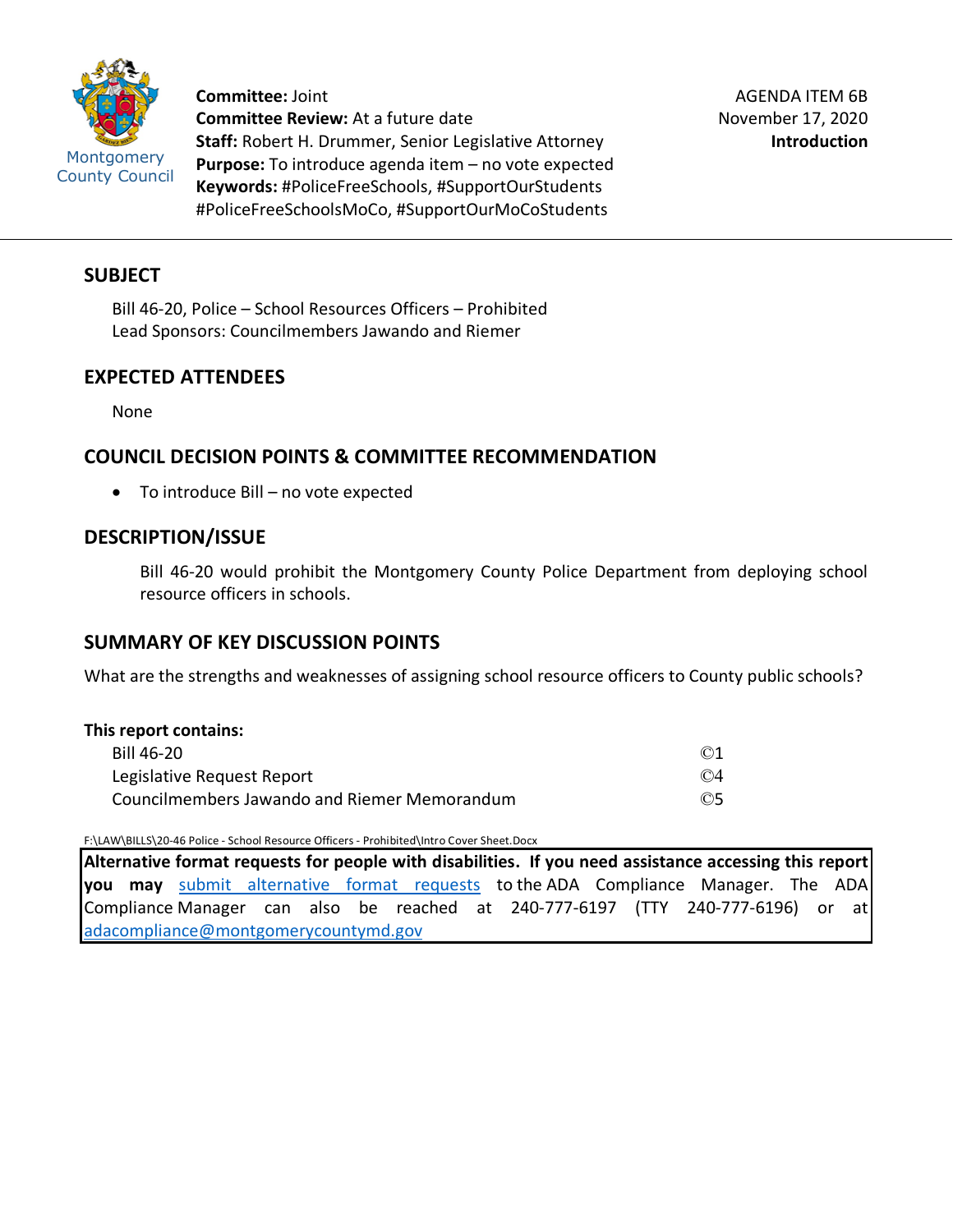Agenda Item 6B November 17, 2020 **Introduction**

#### **M E M O R A N D U M**

November 13, 2020

| TO:   | County Council                                                       |
|-------|----------------------------------------------------------------------|
| FROM: | Robert H. Drummer, Senior Legislative Attorney                       |
|       | SUBJECT: Bill 46-20, Police – School Resources Officers – Prohibited |
|       | PURPOSE: Introduction – no Council votes required                    |

Bill 46-20, Police – School Resources Officers – Prohibited, sponsored by Lead Sponsors Councilmembers Jawando and Riemer, is scheduled to be introduced on November 17, 2020. A public hearing is tentatively scheduled for January [1](#page-1-0)2 at  $7:30$  p.m.<sup>1</sup>

A school resource officer is a sworn uniformed law enforcement officer trained in emergency preparedness, crisis management, community policing concepts, and problem solving who is assigned to work as a liaison to Montgomery County Public Schools. The County Police currently assign 23 police officers to work as a school resource officer in a specific public school pursuant to an existing MOU with the Montgomery County Public Schools.<sup>[2](#page-1-1)</sup> Bill 46-20 would prohibit the Montgomery County Police Department from deploying school resource officers in County public schools.

The lead sponsors, Councilmembers Jawando and Riemer, explained their reasons for introducing Bill 46-20 in a memorandum at ©5-6.

| This packet contains:         | $Circle \#$ |
|-------------------------------|-------------|
| Bill 46-20                    |             |
| Legislative Request Report    |             |
| Jawando and Riemer memorandum |             |

F:\LAW\BILLS\20-46 Police - School Resource Officers - Prohibited\Intro Memo.Docx

<span id="page-1-0"></span>1 #PoliceFreeSchools #SupportOurStudents #PoliceFreeSchoolsMoCo #SupportOurMoCoStudents

<span id="page-1-1"></span><sup>2</sup> The Sheriff, the Gaithersburg Police Department, and the Rockville Police Department each have 1 school resource officer assigned to a County public school.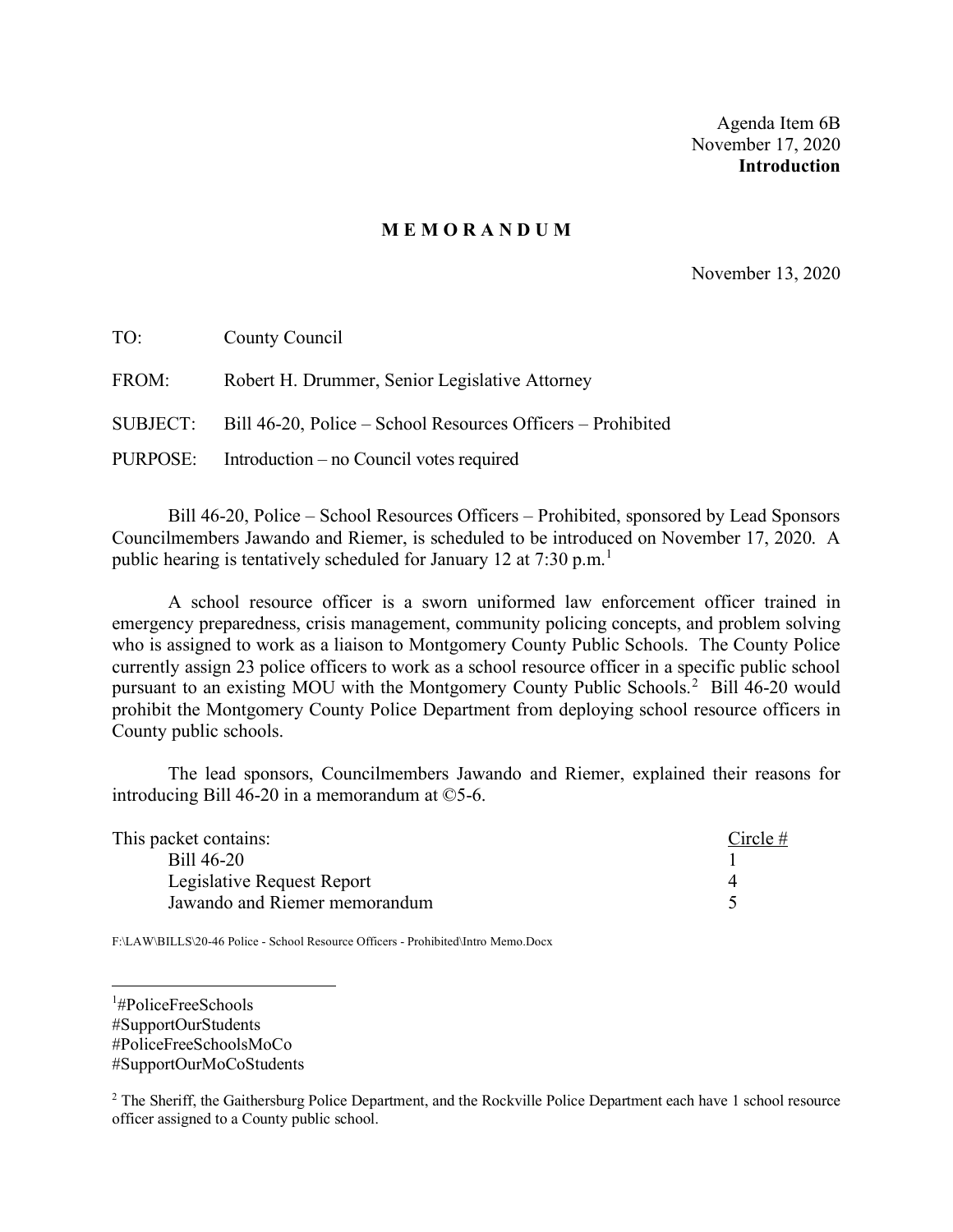| Bill No. 46-20                        |  |  |
|---------------------------------------|--|--|
| Concerning: Police - School Resources |  |  |
| Officers - Prohibited                 |  |  |
| Revised: 11/4/2020   Draft No. 3      |  |  |
| Introduced: November 17, 2020         |  |  |
| Expires: May 17, 2022                 |  |  |
| Enacted:                              |  |  |
| Executive:                            |  |  |
| Effective:                            |  |  |
| Sunset Date: None                     |  |  |
| Ch. J. Laws of Mont. Co.              |  |  |

# **COUNTY COUNCIL FOR MONTGOMERY COUNTY, MARYLAND**

Lead Sponsors: Councilmembers Jawando and Riemer

# **AN ACT** to:

- (1) prohibit the Montgomery County Police Department from deploying school resource officers in schools; and
- (2) generally amend the law governing policing.

### By adding

Montgomery County Code Chapter 35, Police Section 35-23

| <b>Boldface</b>              | Heading or defined term.                            |
|------------------------------|-----------------------------------------------------|
| Underlining                  | Added to existing law by original bill.             |
| Single boldface brackets]    | Deleted from existing law by original bill.         |
| Double underlining           | Added by amendment.                                 |
| [[Double boldface brackets]] | Deleted from existing law or the bill by amendment. |
| $* * *$                      | Existing law unaffected by bill.                    |

*The County Council for Montgomery County, Maryland approves the following Act:*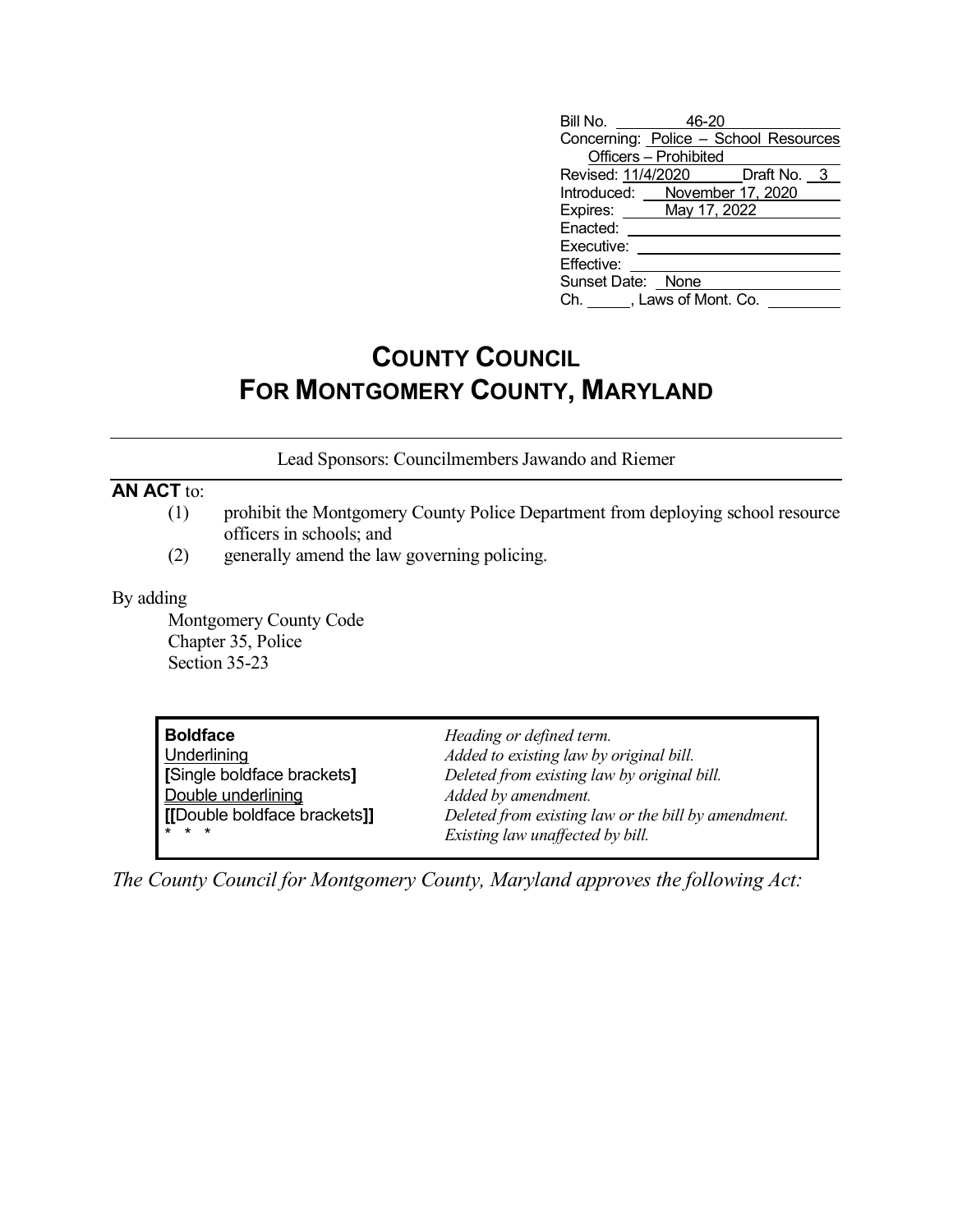| $\mathbf{1}$   |            |                   | Sec. 1. Section 35-23 is added as follows:                                 |
|----------------|------------|-------------------|----------------------------------------------------------------------------|
| $\overline{2}$ |            |                   | 35-23. School Resource Officers.                                           |
| 3              | <u>(a)</u> |                   | <i>Legislative Findings.</i> The County Council finds that:                |
| 4              |            | (1)               | Black students are 275% more likely to be arrested in school than          |
| 5              |            |                   | <u>their white peers;</u>                                                  |
| 6              |            | (2)               | <u>Black students are nearly 20 times more likely to be held by the</u>    |
| $\tau$         |            |                   | Department of Juvenile Services for pretrial detainment for                |
| 8              |            |                   | <u>misdemeanor offenses than their white peers;</u>                        |
| 9              |            | (3)               | <u>Black students are 85% less likely to be referred for Screening and</u> |
| 10             |            |                   | <u>Assessment Services for Children and Adolescents (SASCA)</u>            |
| 11             |            |                   | Diversion Programs for substance abuse and mental health                   |
| 12             |            |                   | screenings;                                                                |
| 13             |            | $\left(4\right)$  | <u>Black students are 320% more likely to be incarcerated at the</u>       |
| 14             |            |                   | <u>conclusion of their trial than white students;</u>                      |
| 15             |            | $\left( 5\right)$ | <u>over the past 3 school years, Latinx students were 86% more likely</u>  |
| 16             |            |                   | to be arrested in school than their white peers;                           |
| 17             |            | <u>(6)</u>        | the use of heavy-handed security measures such as school resource          |
| 18             |            |                   | <u>officers has been associated with more incidents of school crime</u>    |
| 19             |            |                   | and disruption, and have been ineffective in protecting students;          |
| 20             |            | (7)               | school mental health programs have been shown to reduce                    |
| 21             |            |                   | suspensions, reduce behavioral problems, decrease absences,                |
| 22             |            |                   | <u>reduce disciplinary problems and increase academic achievement;</u>     |
| 23             |            | (8)               | <u>Montgomery County Public Schools fall well short of the student</u>     |
| 24             |            |                   | to mental health and counseling staff ratios recommended by the            |
| 25             |            |                   | National Association of School Psychologists and the American              |
| 26             |            |                   | <b>School Counselor Association; and</b>                                   |
| 27             |            |                   |                                                                            |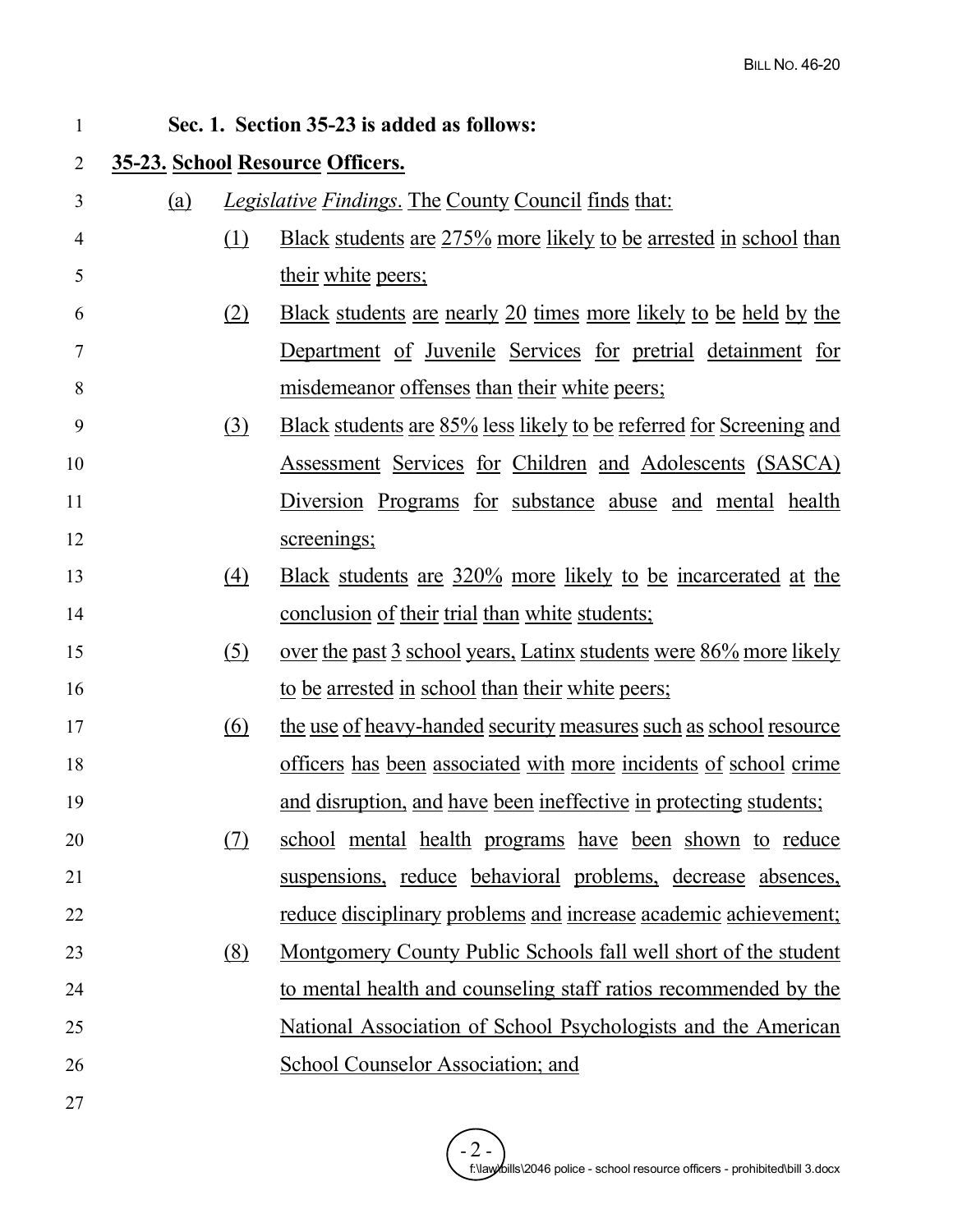| 28 |            | (9)<br>students of color would benefit from more opportunity to speak           |
|----|------------|---------------------------------------------------------------------------------|
| 29 |            | with therapists, nurses, and school psychologists with diverse                  |
| 30 |            | backgrounds who can speak to the challenges they are facing.                    |
| 31 | <u>(b)</u> | <i>Prohibition against school resource officer deployment.</i> In this Section, |
| 32 |            | school resource officer means a sworn uniformed law enforcement                 |
| 33 |            | trained in emergency preparedness, crisis management,<br>officer                |
| 34 |            | community policing concepts, and problem solving who is assigned to             |
| 35 |            | work as a liaison to Montgomery County Public Schools. The Chief of             |
| 36 |            | Police must not assign a police officer to work as a school resource officer    |
| 37 |            | in any school operated by the Montgomery County Public Schools.                 |
| 38 | (c)        | <i>Adherence to state law.</i> The County Police Department must continue to    |
| 39 |            | provide adequate local law enforcement coverage for public schools as           |
| 40 |            | required by State and County law.                                               |
|    |            |                                                                                 |

41 **[35-23] 35-24 – 35-26. Reserved.**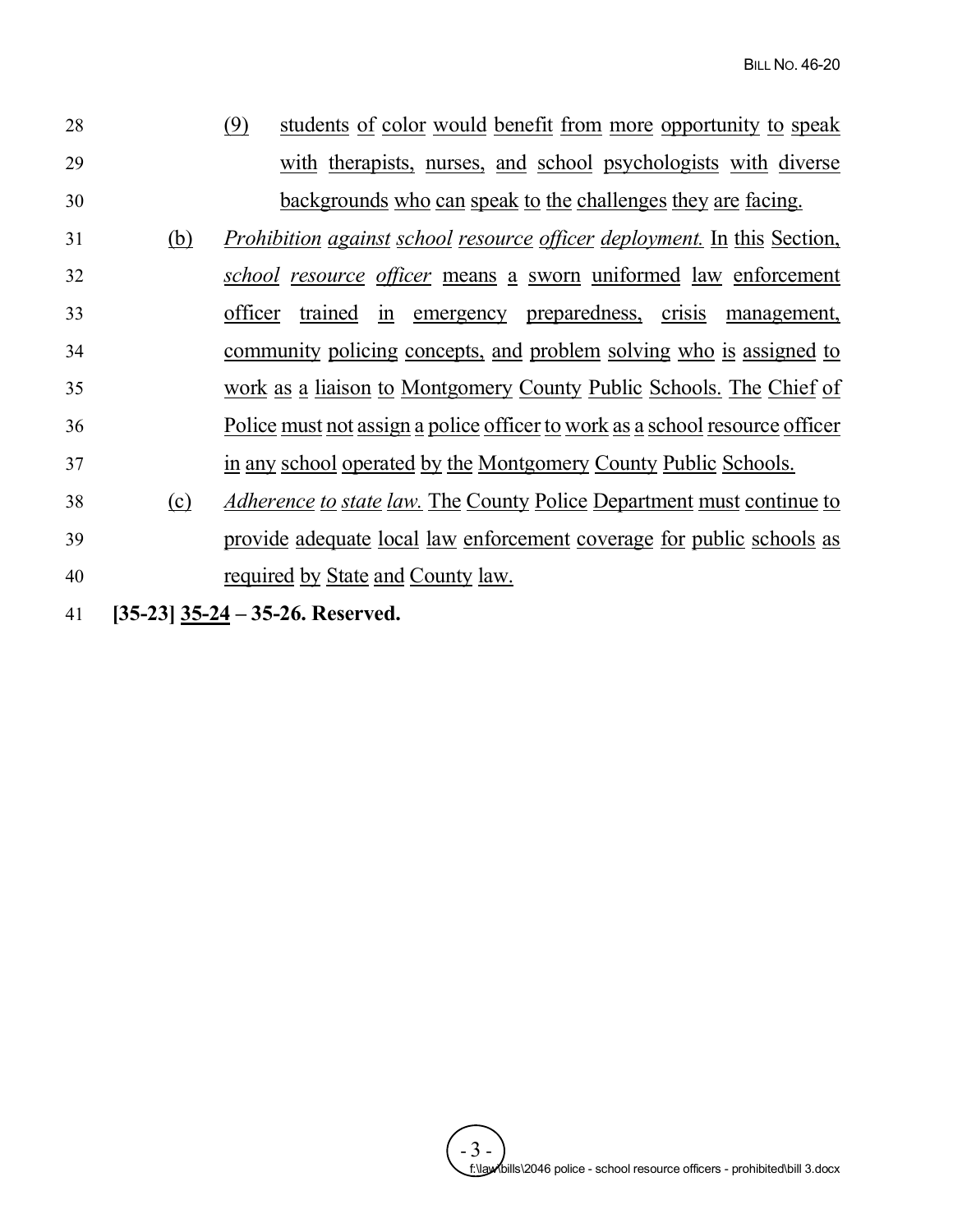# **LEGISLATIVE REQUEST REPORT**

Bill 46-20 *Police – School Resources Officers – Prohibited*

| <b>DESCRIPTION:</b>                                    | Bill 46-20 would prohibit the Montgomery County Police Department<br>from deploying school resource officers in schools.                     |
|--------------------------------------------------------|----------------------------------------------------------------------------------------------------------------------------------------------|
| <b>PROBLEM:</b>                                        | Statistics indicate that Black and Latinx students have been arrested in<br>County public schools in greater proportion to their population. |
| <b>GOALS AND</b><br><b>OBJECTIVES:</b>                 | Racial equity and social justice.                                                                                                            |
| <b>COORDINATION:</b>                                   | Police Department, Montgomery County Public Schools                                                                                          |
| <b>FISCAL IMPACT:</b>                                  | Office of Management and Budget                                                                                                              |
| <b>ECONOMIC</b><br><b>IMPACT:</b>                      | <b>OLO</b>                                                                                                                                   |
| <b>EVALUATION:</b>                                     | To be determined.                                                                                                                            |
| <b>EXPERIENCE</b><br><b>ELSEWHERE:</b>                 | To be researched.                                                                                                                            |
| <b>SOURCE OF</b><br><b>INFORMATION:</b>                | Robert H. Drummer, Senior Legislative Attorney                                                                                               |
| <b>APPLICATION</b><br>WITHIN<br><b>MUNICIPALITIES:</b> | Not applicable.                                                                                                                              |
| <b>PENALTIES:</b>                                      | None.                                                                                                                                        |

4

F:\LAW\BILLS\20-46 Police - School Resource Officers - Prohibited\LRR.Docx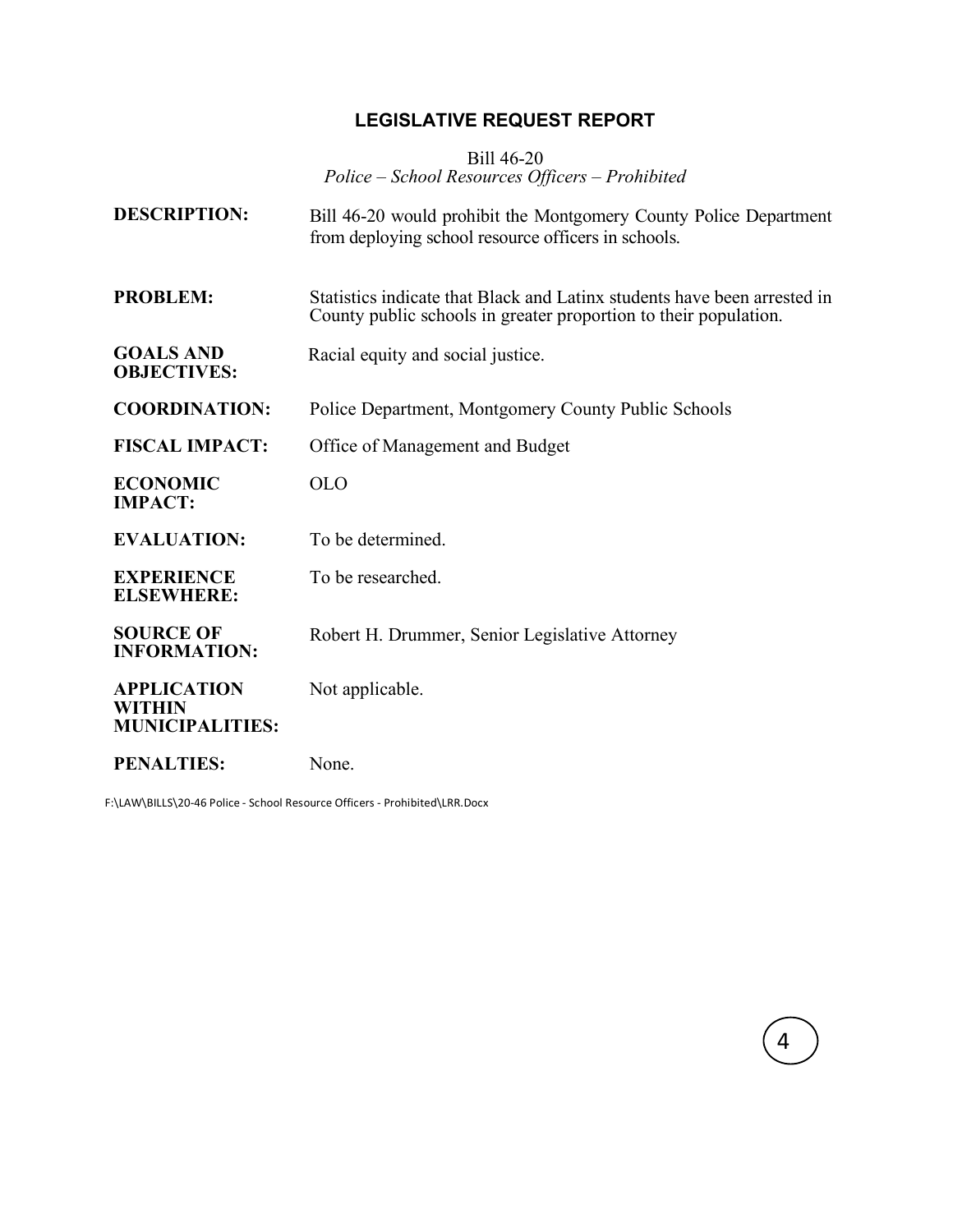

### **MONTGOMERY COUNTY COUNCIL ROCKVILLE, MARYLAND**

WILL JAWANDO COUNCILMEMBER A T- LARGE

# MEMORANDUM

TO: Montgomery County Council FROM: Will Jawando and Hans Riemer, Councilmembers DATE: November 12, 2020 SUBJECT: Removing SRO's from MCPS and Special Appropriations

Today Montgomery County has a police officer in every high school and several middle schools. At the same time, our counselor-to-student ratios lag far behind other school systems both in the region and nationally. Over time, our county government has chosen to prioritize funding of police in schools who can quickly make arrests, instead of professionals and services that can assist our students with non-law enforcement-based interventions and mental health or wellbeing.

Over the past four years, almost half of all student arrests were of Black children, a cohort that is one-fifth of the student body.<sup>[1](#page-6-0)</sup> These disparities raise serious concerns about the school-to-prison pipeline. In fact there are broad disparities in how students are treated once they enter the criminal justice system. Black students are nearly 20 times more likely to be held by the Department of Juvenile Services for pretrial detainment for misdemeanor offenses than their white peers.<sup>[2](#page-6-1)</sup> Black students are 85% less likely to be referred for Screening and Assessment Services for Children and Adolescents (SASCA) Diversion Programs for substance abuse and mental health.<sup>[3](#page-6-2)</sup> Black students are 320% more likely to be incarcerated at the conclusion of their trial than white students.<sup>[4](#page-6-3)</sup>

While we know our SRO's are good people doing the job they have been assigned, there are better research-based approaches to resolving disciplinary problems and more effective ways to use precious county resources. School counselors, nurses, therapists, and security guards are better equipped to help students deal with the challenges that today may result in arrests. We should address behavioral problems early through guidance, mental health support, and restorative justice techniques rather than criminalizing adolescent mistakes.

School discipline begins with the teacher, ensuring that all teachers are properly trained in mediating conflicts. Students are another key factor: ensuring that students take steps to atone for the harm they have caused has been correlated with lower suspension and expulsion rates and with students feeling

(5)

<span id="page-6-0"></span><sup>&</sup>lt;sup>1</sup> Statistic derived from previous 4 years of Maryland Department of Education Public School Arrest Data reports. These reports indicate that from SY 2015-2016 through SY 2018-2019, 475 of the 1042 students arrested on MCPS property were Black.

<span id="page-6-1"></span><sup>&</sup>lt;sup>2</sup> Statistic is derived from Table 5.24 of the 2016-6 OLO School to Prison Pipeline Report, page 72

<span id="page-6-2"></span><sup>&</sup>lt;sup>3</sup> Statistic is derived from Table on page ii of 2016-6 OLO School to Prison Pipeline Report.

<span id="page-6-3"></span><sup>&</sup>lt;sup>4</sup> Statistic is derived from Table 5.27 of the 2016-6 OLO School to Prison Pipeline Report, page 73